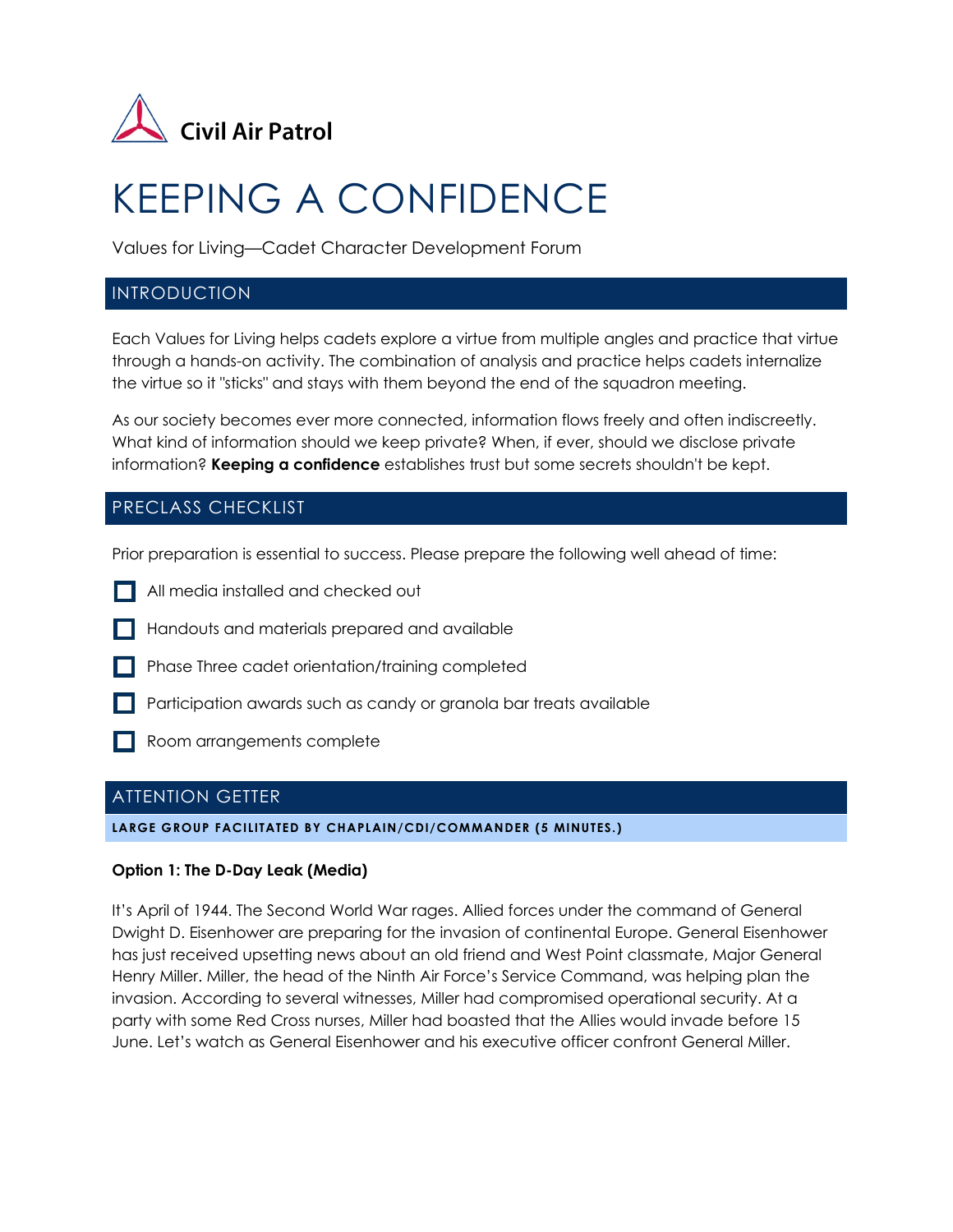### **Option 2: The D-Day Leak (No Media)**

It's April of 1944. The Second World War rages. Allied forces under the command of General Dwight D. Eisenhower are preparing for the invasion of continental Europe. General Eisenhower has just received upsetting news about an old friend and West Point classmate, Major General Henry Miller.

On 18 April, the U.S. Army's chief intelligence officer in Britain hosted a party for Red Cross nurses. General Miller, head of the Ninth Air Force's Service Command, was one of the guests. Amidst the cocktails and conversation, General Miller had boasted that the allied invasion would come before 15 June.

When confronted by Eisenhower, Miller swore that he had done nothing wrong. But what if the Axis powers had learned the date of the invasion? The Axis defenses would have been even more robust. Miller's loose lips risked the lives of thousands of American soldiers and the success of the entire invasion.

For that single breach of security, Miller was relieved of command, demoted, and discharged from the Army. His long friendship with Eisenhower disintegrated.

Later, Eisenhower wrote of such breaches of operational security, "I get so angry that I could cheerfully shoot the offender myself."

#### **Introduction to the Lesson (for both Option 1 and Option 2)**

Most of you will agree that Miller was wrong to reveal any information about the invasion. As volunteers with the Civil Air Patrol, you understand elementary operational security. In a military context, you know when and how to keep a secret. Most of you wouldn't hesitate to report such a security breach, even if you learned about it in confidence. When lives are at stake especially thousands of lives—the choices seem easy.

Our day-to-day choices about secrecy are rarely so easy. How often do we reveal things about our friends and family that we ought to keep private? How do we know when to reveal something said to us in confidence? How do we know which secrets are worth keeping?

# UNDERSTANDING THE DESIRED BEHAVIOR

**SMALL GROUP DISCUSSION LED BY PHASE 3 CADETS (3-5 PEOPLE IN EACH GROUP. 10 MINUTES.)**

Cadet Facilitators should lead their small groups in a discussion using the following prompts:

• Most of us are asked to keep secrets every day. Perhaps you heard, "this needs to stay between us," or, "promise you won't tell anyone." When was the last time you were asked to keep a secret? When was the last time you asked someone else to keep a secret?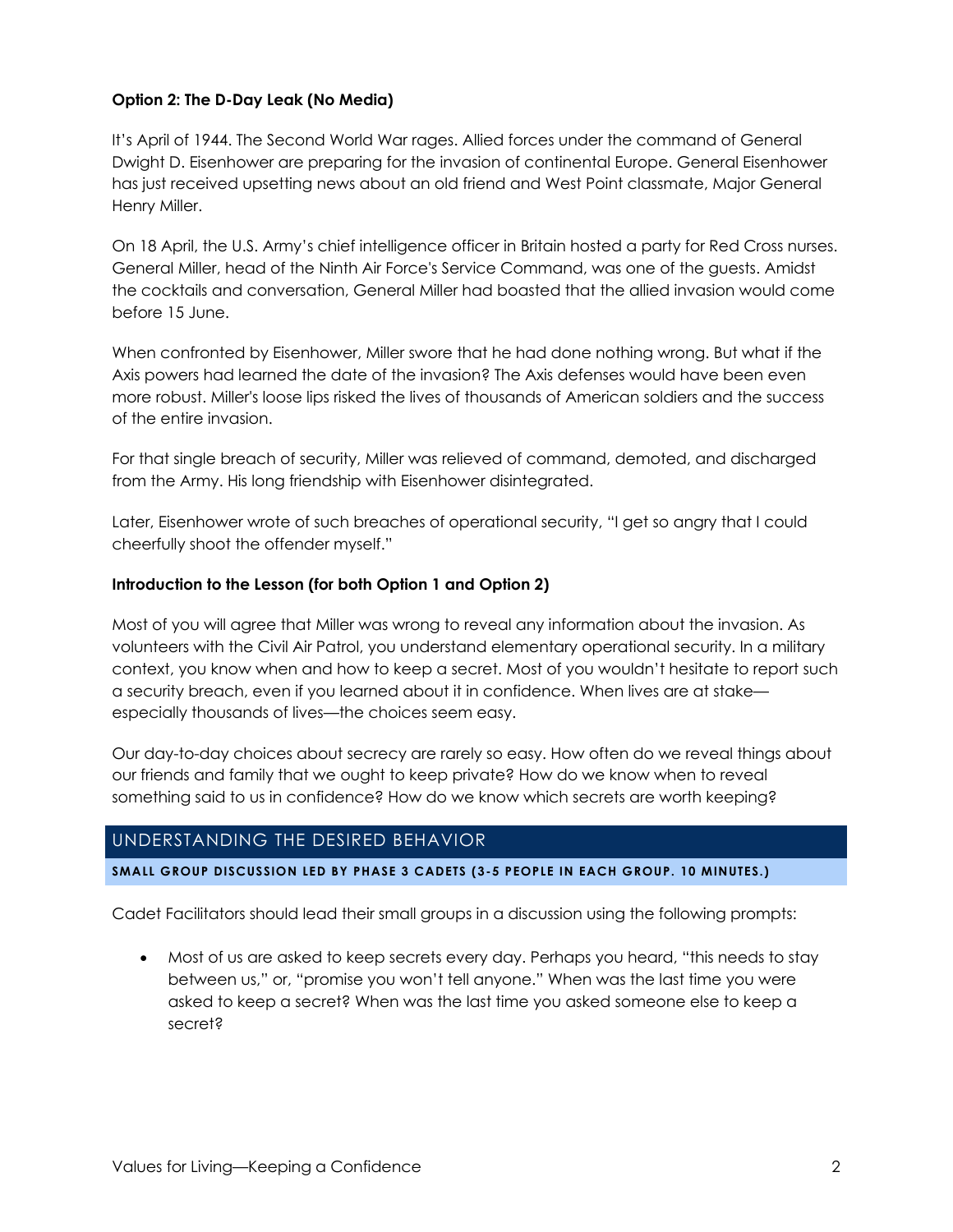- Have you ever experienced a time when a friend promised to keep your secret but then shared the information with others? How did that feel? What did you do? What happened to your friendship?
- General Miller's security breach was reported by a lieutenant. The lieutenant feared that "ratting out" a senior officer would cost him his opportunity to command a company. What kind of negative consequences could you face for breaking a confidence?
- Can you give an example of a secret that you should keep, no matter what?
- Can you give an example of a secret that you must not keep, despite the negative consequences?

# APPLICATION OF THE BEHAVIOR TO THEIR LIVES

#### **LARGE GROUP FACILITATED BY CHAPLAIN/CDI/COMMANDER (15 MINUTES)**

Chaplains/CDIs/commanders should continue the lesson with a large group discussion based on the following prompts:

- In your small groups, you discussed secrets that you should keep and secrets that you must not keep. Let's call them "good secrets" and "bad secrets." How can the Core Values help us distinguish "good secrets" from "bad secrets"?
- Besides using the Core Values, how can you distinguish "good secrets" from "bad secrets"?
- We all make mistakes. We all have done things of which we're not proud. When do we have a right for these mistakes to be private? In what circumstances should or shouldn't we reveal or discuss the faults of others?
- If you are younger than 18, should your parents be allowed to review your internet browsing history? Why or why not?
- Some people are required to keep secrets. In most cases, medical doctors are not permitted to reveal patient information without permission. The only exception is when they have reason to suspect abuse, abandonment, neglect, or financial exploitation of a vulnerable person. Why do you think doctors are so strict about patient privacy?
- Our legal system designates some conversations "privileged." Privileged conversations can't be considered as evidence at trial. Private conversations with your spouse, your attorney, and clergy (ordained leaders of religious communities, including CAP chaplains) are all privileged. Why do you think our laws protect the secrecy of these conversations?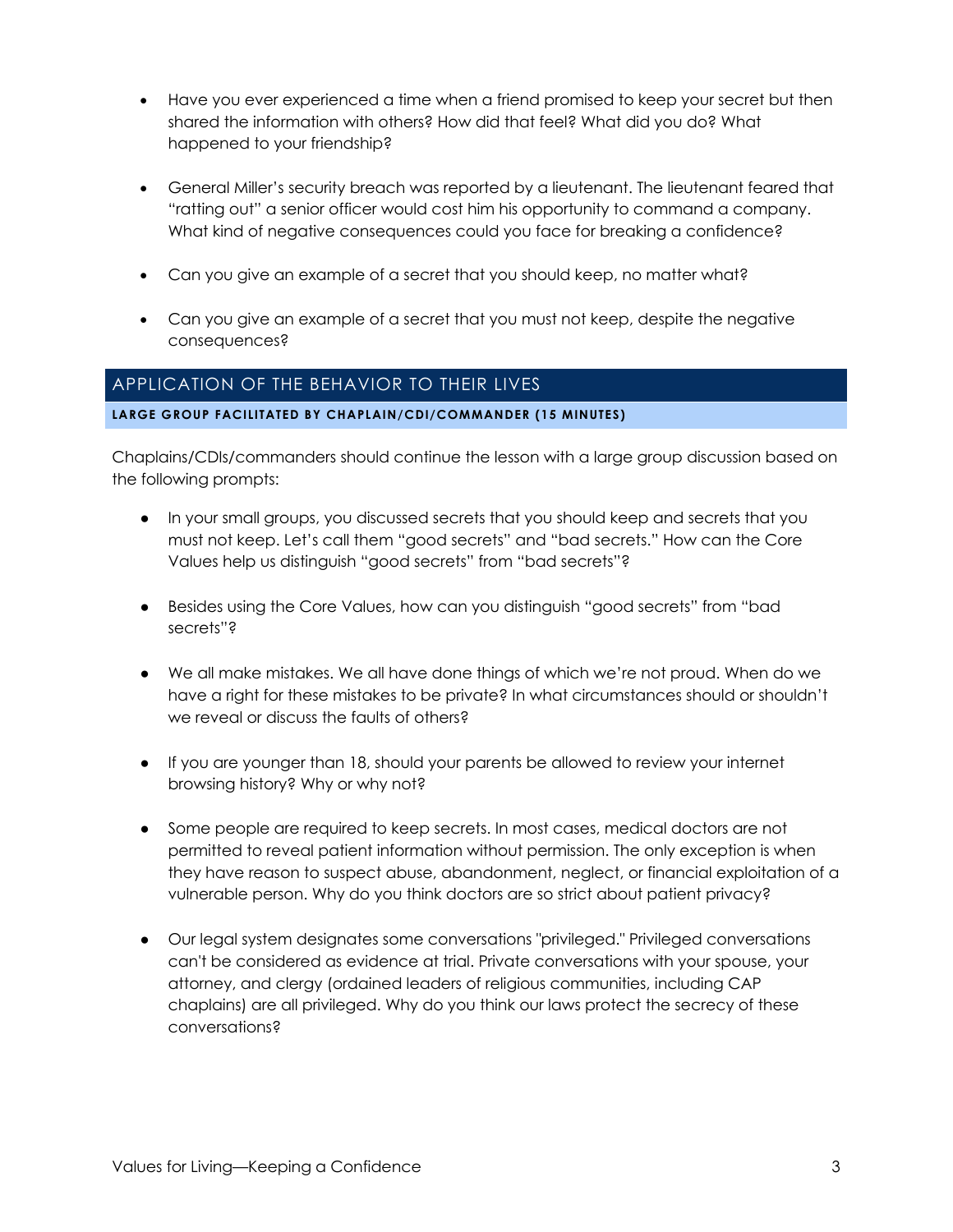• The Air Force Academy's honor code requires cadets to report any classmate who has told a lie or cheated on a test. Cadets who do not report lying and cheating could be expelled. Why do you think the Academy included this in their honor code?

# **ACTIVITY**

#### **SMALL GROUP ACTIVITY LED BY PHASE 3 CADETS (3-5 PEOPLE IN EACH GROUP. 15 MINUTES.)**

Cadet facilitators should present the following scenarios to their small groups. Give each cadet the opportunity to respond first to one scenario. Ask not only what the cadet would do but *why*  the cadet believes this is the right decision. After the first cadet answers, encourage the rest of the group to agree, disagree, offer feedback, or ask questions.

- While using the family computer, you find that someone has been looking at web pages about dealing with suicidal thoughts. What do you do?
- Your friend is picking you up to go to a school basketball game. When you open the car door, you smell marijuana. Your friend invites you into the car and offers you a joint. You refuse and head back into your house. You parents ask why you are back so soon. What do you say to them?
- Your squadron testing officer has been emailing you to schedule your next proctored milestone exam. In one of the recent emails, she forgot to include another recipient and the message went only to you. At the next meeting, she apologizes to you for violating of one of the rules of the Cadet Protection Program. She tells you it was an honest accident and asks you not to report it to the squadron commander. What do you do?
- One of your best friends pulls you aside at school. She is obviously very upset. She says, "Please don't tell anyone, but I just found out I am pregnant." How would you respond?
- One evening, you find your mother sitting alone on the couch crying. You ask her what's wrong and she tells you that she recently learned your father has a gambling problem. She says he's trying to change but she doesn't know whether she can trust him. She immediately regrets telling you about your father's gambling problem and asks you to promise not to say anything. What do you do?
- Your squadron has just appointed a new Cadet Commander. You don't know her well, but you have heard that she was suspended from school last year for cheating and you have questions about her integrity. With whom should you share your concerns?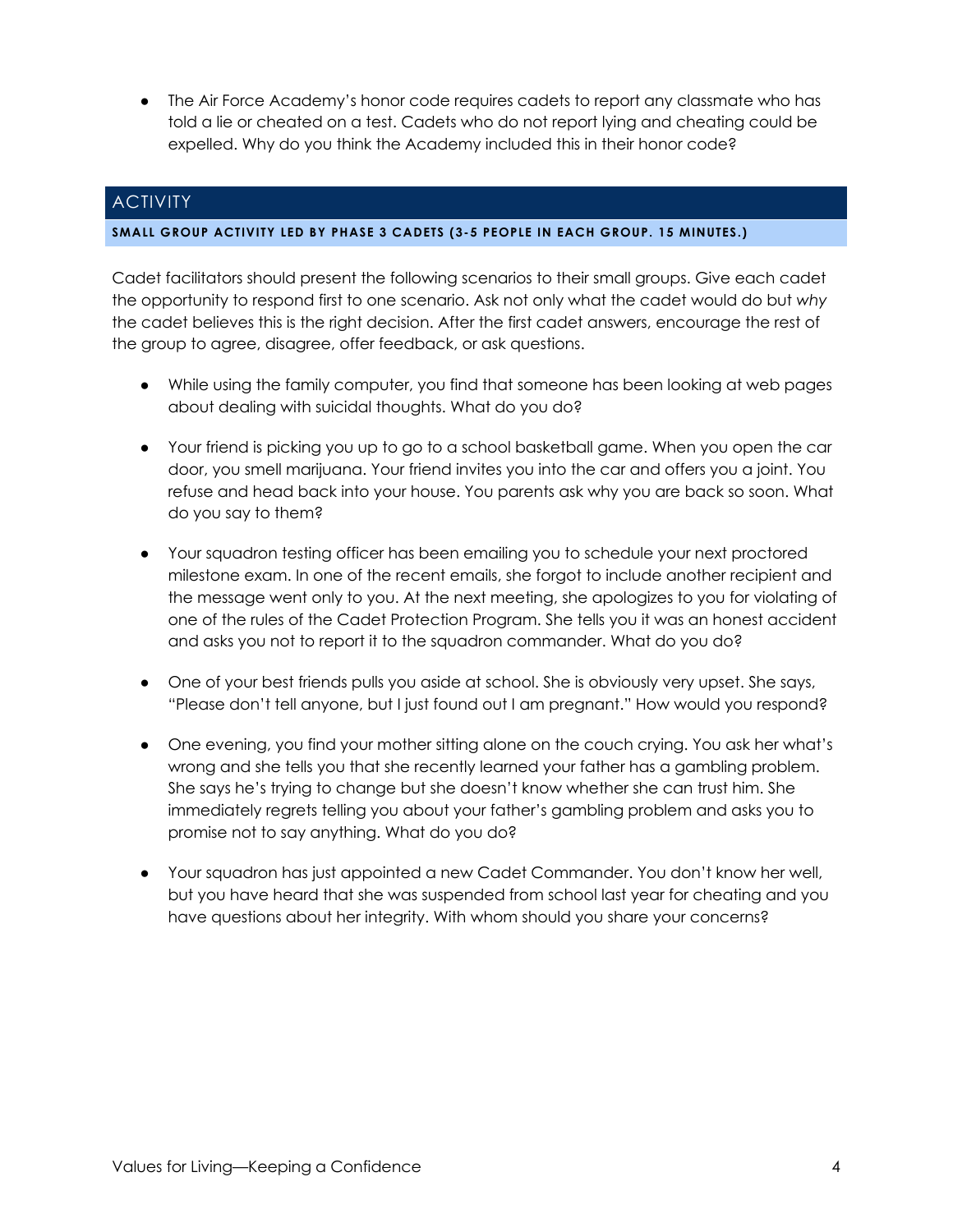# LESSON SUMMARY AND WRAP-UP

#### **LARGE GROUP FACILITATED BY CHAPLAIN/CDI/COMMANDER (5 MINUTES)**

The Chaplain or CDI should conclude the lesson with a summary, such as the following:

In this lesson, we've explored the challenges you will face in knowing when to keep a confidence. We've seen that there are both "good secrets" and "bad secrets." It won't always be easy to tell the difference.

When you don't know whether to keep a secret, ask yourself some questions. Why am I being asked to keep this a secret? If I keep this secret, who could suffer and how? If I don't keep this secret, who could suffer and how?

You may not have perfect answers to these questions. That's OK. Just by asking and trying to answer them, you will become more responsible with sensitive information. In becoming more responsible, you'll also become a better leader and a better friend.

# QUOTABLE QUOTES

"A secret spoken finds wings." ― Robert Jordan

"A fish with his mouth closed never gets caught." ― Fuad Alakbarov

"There will be but few people who, when at a loss for topics of conversation, will not reveal the more secret affairs of their friends." ― Friedrich Nietzsche

"The closer and more confidential our relationship with someone, the less we are entitled to ask about what we are not voluntarily told." ― Louis Kronenberger

"The truth. It is a beautiful and terrible thing and should be treated with caution." ― J. K. Rowling

"When arguing with your neighbor, don't betray another person's secret." ― Proverbs 25:9

Video clip from *Ike: Countdown to D-Day* (A&E/Sony Pictures Television 2004) is provided under fair use copyright law for specific limited and transformative educational purpose. Please do not give the video clip file to anyone else.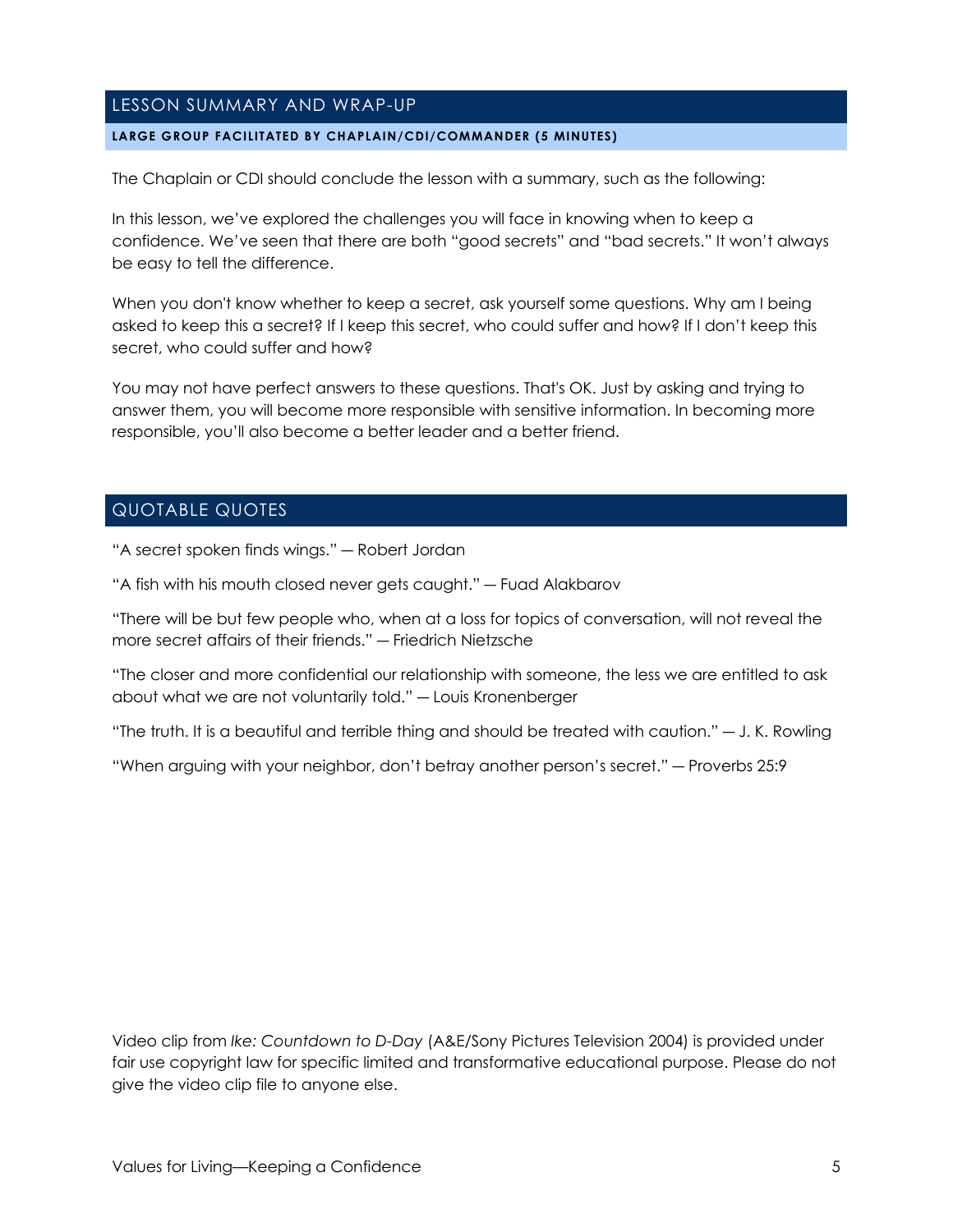

Phase 3 Cadet Facilitator Handout

# UNDERSTANDING THE DESIRED BEHAVIOR

**SMALL GROUP DISCUSSION LED BY PHASE 3 CADETS (3-5 PEOPLE IN EACH GROUP. 10 MINUTES.)**

Cadet Facilitators should lead their small groups in a discussion using the following prompts:

- Most of us are asked to keep secrets every day. Perhaps you heard, "this needs to stay between us," or, "promise you won't tell anyone." When was the last time you were asked to keep a secret? When was the last time you asked someone else to keep a secret?
- Have you ever experienced a time when a friend promised to keep your secret but then shared the information with others? How did that feel? What did you do? What happened to your friendship?
- General Miller's security breach was reported by a lieutenant. The lieutenant feared that "ratting out" a senior officer would cost him his opportunity to command a company. What kind of negative consequences could you face for breaking a confidence?
- Can you give an example of a secret that you should keep, no matter what?
- Can you give an example of a secret that you must not keep, despite the negative consequences?

# **ACTIVITY**

#### **SMALL GROUP ACTIVITY LED BY PHASE 3 CADETS (3-5 PEOPLE IN EACH GROUP. 15 MINUTES.)**

Cadet facilitators should present the following scenarios to their small groups. Give each cadet the opportunity to respond first to one scenario. Ask not only what the cadet would do but *why*  the cadet believes this is the right decision. After the first cadet answers, encourage the rest of the group to agree, disagree, offer feedback, or ask questions.

- While using the family computer, you find that someone has been looking at web pages about dealing with suicidal thoughts. What do you do?
- Your friend is picking you up to go to a school basketball game. When you open the car door, you smell marijuana. Your friend invites you into the car and offers you a joint. You refuse and head back into your house. You parents ask why you are back so soon. What do you say to them?